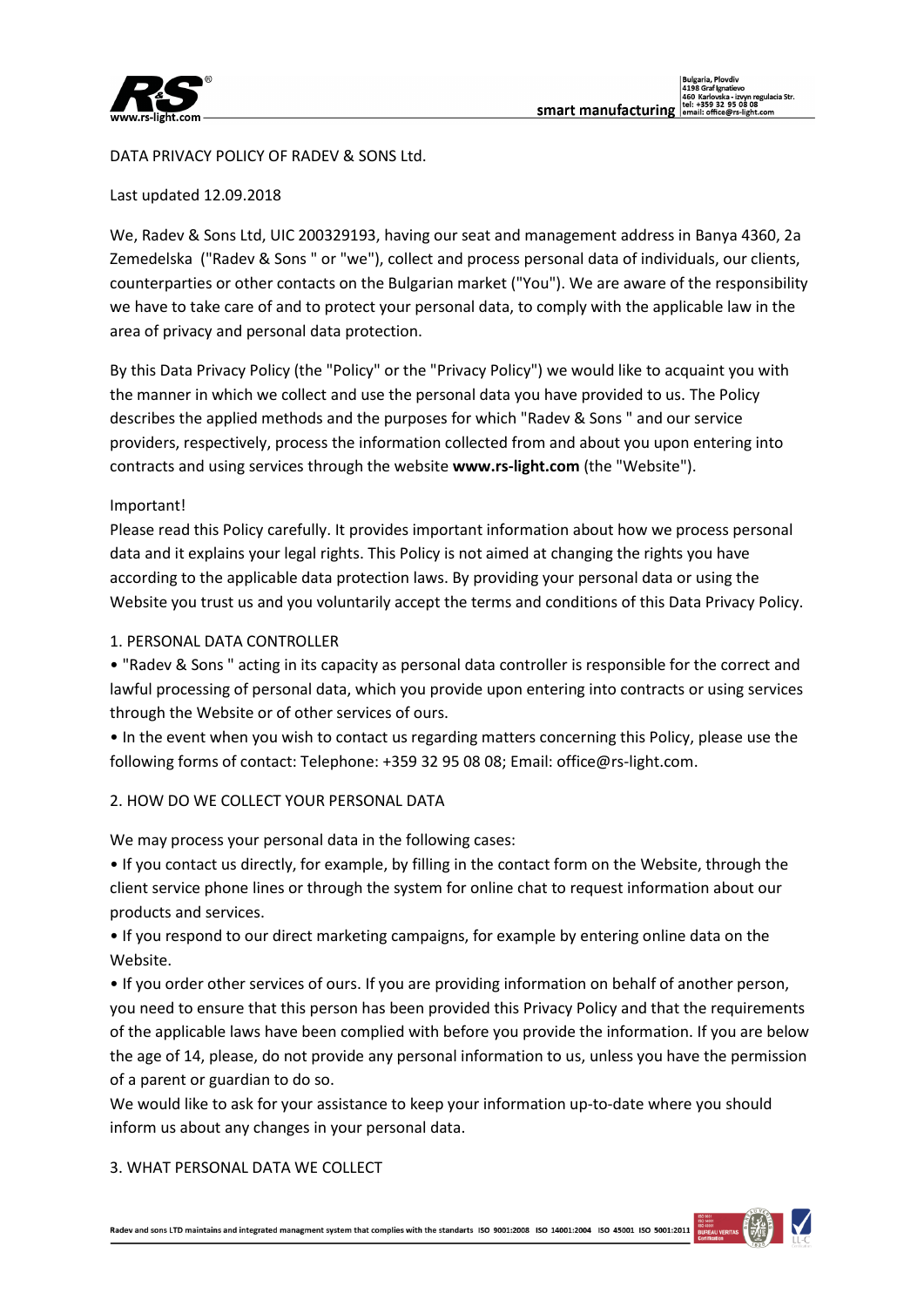

The following categories of personal data may be collected from and about you:

• About the physical identity – names, PIN or age, address, place of work, position, line manager and department, telephone, email address;

• Website use – date and time of your visit; how many and what pages you are viewing during your visit and how much time have you spent on them; the name of your Internet domain (this may be your internet provider such as N3 or your work place) and IP address (this is a number assigned to your computer when you are browsing the internet), which allows you access to our site; the internet browser you are using (e.g. MS Internet Explorer or Google Chrome) and the operation system of your computer (e.g. Windows 8.1);

• Information about the used services – information about orders;

# 4. HOW YOUR PERSONAL DATA CAN BE PROCESSED

The processing of your personal data in compliance with the effective Bulgarian legislation and the principles of the General Data Protection Regulation ЕС/2016/679 (the "Regulation") needs to be substantiated according to one of several legal grounds under the Regulation. We are required to stipulate the grounds for each use of your data as follows:

• Purpose: Exercising the rights and obligations of Radev & Sons resulting from contracts entered into with you or your company - employer; Grounds for processing: performance of a contract under Art. 6, Para 1, letter "b" of the Regulation or the compliance with legal obligation under Art. 6, Para 1, letter "c" of the Regulation;

• Purpose: Performance of correspondence with potential, current and ex clients of Radev & Sons and client servicing, including in order to respond to your questions and to complete your requests, for example, to send you the requested documents or notifications by email; to send you important information and/or other administrative notifications regarding the Website, your relationship with us or changes in our terms and conditions or policies; Grounds for processing: performance of agreement under Art. 6, Para 1, letter "b" of the Regulation; or the compliance of legal obligation under the meaning of Art. 6, Para 1, letter "c" of the Regulation; or express consent of each subject under Art. 6, Para 1, letter "a" of the Regulation or the legitimate interests of the controller under Art. 6, Para 1, letter "f" of the Regulation;

• Purpose: Providing information bulletins, information about discounts and special offers, information and news about existing and new products; Grounds for processing: express consent of each subject under Art. 6, Para 1, letter "a" of the Regulation;

• Purpose: Direct marketing regarding potential, current and ex clients of the controller; Grounds for processing: express consent of each subject under Art. 6, Para 1, letter "a" of the Regulation or the legitimate interests of the controller under Art. 6, Para 1, letter "f" of the Regulation; You can object against the processing of your personal data for this purpose or withdraw your consent for receiving marketing communication and direct marketing at any time with subsequent effect by sending the objection or the notification for withdrawal to Radev & Sons by email/contact phone, listed above.

• Purpose: For our business purposes, for example, data analysis, verifications, improvement of our Website, improvement of our products and services, identification of the trends in the browsing of the Website; Grounds for processing: the legitimate interests of Radev & Sons The legitimate interest of Radev & Sons to provide first class products responds to the interests of the client and therefore, it is in compliance with the personal data protection legislation effective in Bulgaria and sufficient grounds for its processing. The clients expect high quality and first class functioning of the

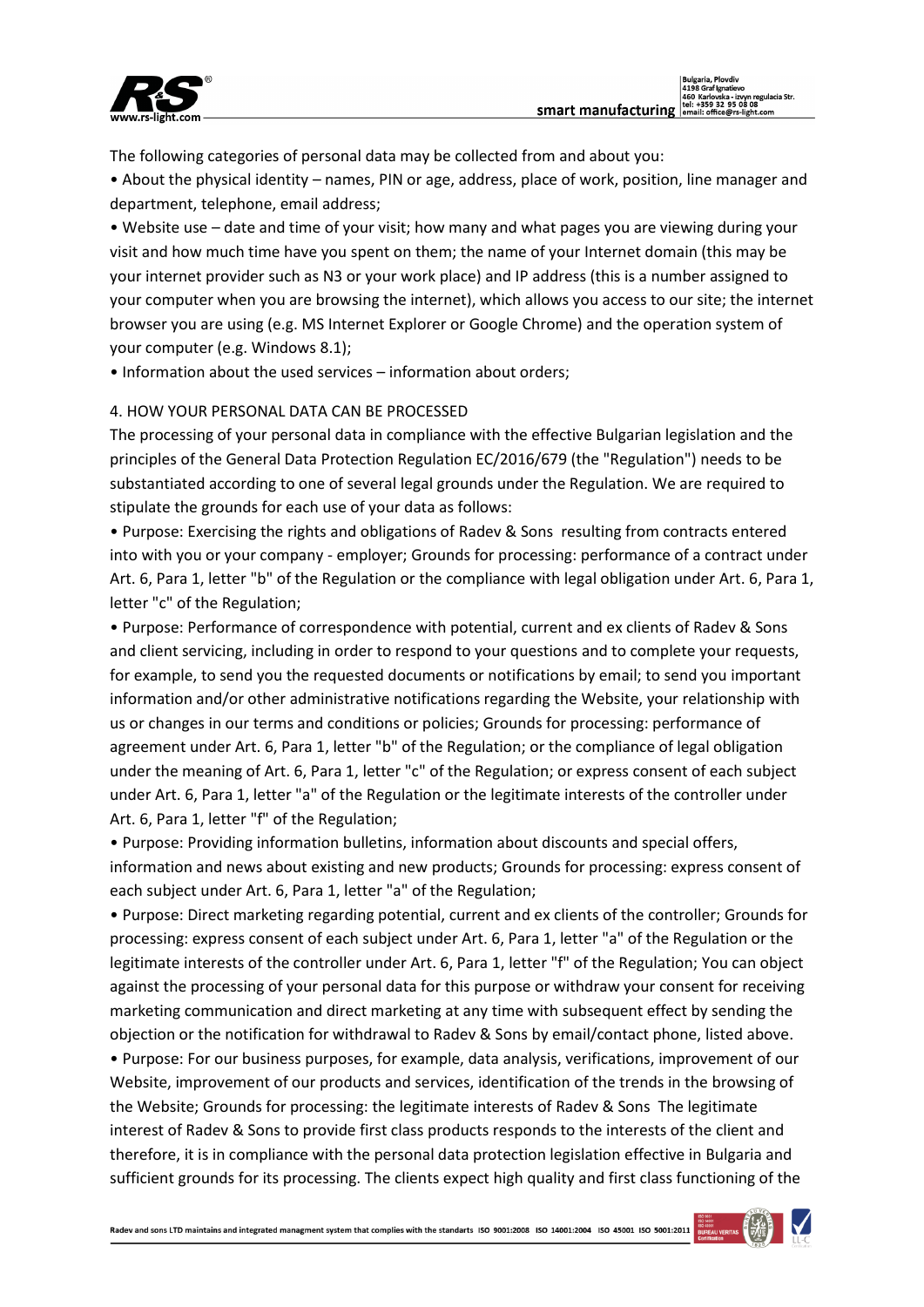

products and services of Radev & Sons. To fulfil these expectations there is need for constant monitoring and improvement of quality as well as development or offering of new products and services.

• Providing personal data in compliance with the law Radev & Sons in its capacity as personal data controller is under the jurisdiction of the Republic of Bulgaria. In some events this may necessitate in the provision and/or disclosure of your personal data when this is required under the law, upon request and/or if needed, to third parties – state, etc. authorities, institutions and establishments, insurance companies, insurance brokers, banks and institutions within the scope of their competence and in compliance with the provisions of the Regulation, the PDPA and the other provisions of Bulgarian legislation. Whenever possible, we will direct such requirement towards you or we will notify you before we respond, unless it refers to prevention or solving of a crime.

• Providing data to third parties, including personal data processors The personal data we collect may be provided for processing to third parties who act on their own behalf or on behalf of Radev & Sons , in compliance with the requirements of the Regulation and upon providing protection of the rights of data subjects.Your personal data may be processed by companies providing services to Radev & Sons , such as IT support, IT hosting.

• Data transfer in countries outside the European Economic Area Radev & Sons does not transfer your personal data to their partners based outside the European Economic Area.

## 5. HOW WE PROTECT YOUR PERSONAL DATA

• We protect personal data in strict compliance with the effective Bulgarian legislation and the principles of the Regulation.

• Your information is stored on our protected servers or on protected servers of our subcontractors or business partners (or in particular events the information is stored on hard copy upon complying with the necessary protection). The information is accessible and it is used in compliance with our policies and security standards (or those of our subcontractors or business partners), always in compliance with the effective law and the necessary protection measures.

• Although we cannot guarantee that the transferring of data through internet or the Website is without the risk of cyber attacks, we and our business partners are working diligently to maintain measures for physical, personal and document safety and protection of automated information systems regarding your data in compliance with the applicable legislation.

For example, we apply the following measures: Strictly limited access of our employees and subcontractors to your data, granted only on a need to know and in view of implementation of the purposes for which it is being processed and on need to know basis; Personal data is stored digitally in databases or in shared files, protected by passwords or with different degrees of authorization; implementation of monitoring and virus defence; copies and backup copies for recovery are made; the systems store logs with history of the operations with the documents; All paper documents which may contain your personal data shall be stored in the office of Radev & Sons Ltd. in Graf Ignatievo 4180, 460 Karlovska –izvan regulacia, as well as on the premises of Parapa EOOD in its capacity as personal data processor; Procedures for control of the physical access and fire safety are implemented in the office of Radev & Sons where personal data is processed; The staff of Radev & Sons who process personal data are acquainted with the requirements of the effective law, with the policies of Radev & Sons, with the existing risks and scenarios for action upon their occurrence.

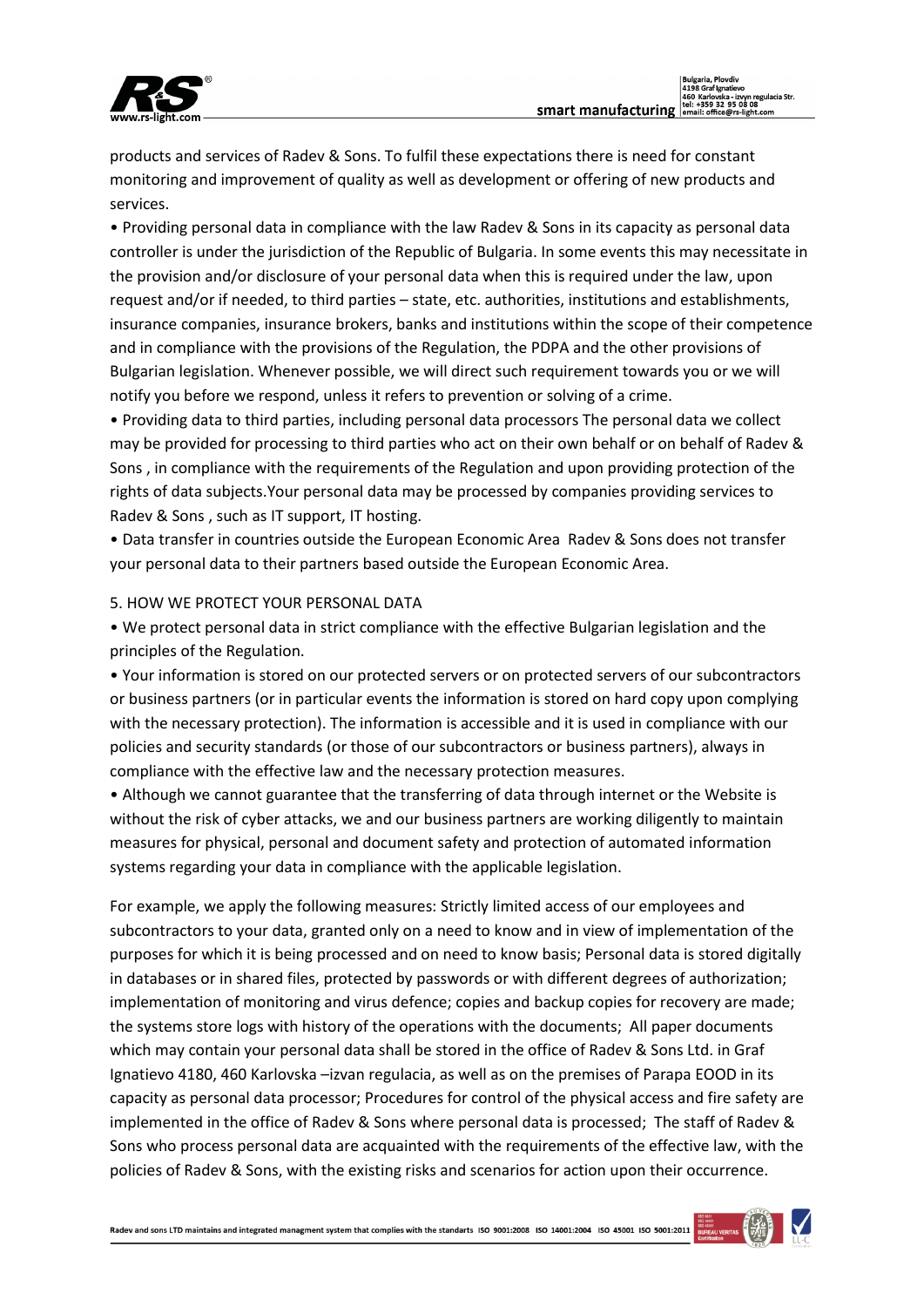

Contractual protection is provided for under the contacts with third parties -data processors on behalf of Radev & Sons.

# 6. HOW LONG WE STORE YOUR PERSONAL DATA

• We store your personal data as long as necessary in view of the purpose for which we have obtained it. If your data is being processed for two purposes, we will store it until the purpose with longer period for processing is achieved; but we will stop processing it for this purpose with the shorter period after this shorter period has expired.

• We limit the access to your data to those persons who need to process it for the respective purpose.

• Under certain circumstances we may keep your personal data for longer periods of time in order to have a correct record of our relationship with you in the event of complaints or disputes or if we have reasons to believe that there is a likelihood for court disputes where your personal data shall be necessary.

• The storage periods are based on the business needs of Radev & Sons and according to the applicable law. Personal data, which is no longer necessary, shall be anonymized (anonymized data may be stored but it is no longer related to you) or destroyed.

# 7. YOUR PERSONAL DATA PROTECTION RIGHTS

• You have certain rights in relation to your personal data, for example, you have the right: To request from us to provide you with additional details how your data is used; To request from us to provide you with access to your personal data and to provide you with copy thereof; To receive the personal data which concerns you and which you have provided to us, in structured, commonly used and machine readable format and – when this is technically impossible – transfer this data to another controller without any hindrance, if the processing of your data is based on your consent or agreement and it is performed through automated means; To request from us to update all inaccuracies in the data we store and correct it, update it; To request from us to delete or anonymize all data about you which we no longer have legal grounds to process; When the processing is based on consent and in relation to direct marketing, you may withdraw your consent so that we suspend this specific processing from now on; To object against any processing for the purpose of automated individual decision making (including profiling) when this affects you significantly; To request from us to limit the processing of you data, for example, when a complaint is being investigated.

# Rules for exercising the rights

• You may file a request for exercising your rights to Radev & Sons in one of the following manners: on site, by post, including email, by phone or fax as under above.

• Each of your request, enquiry or demand is accepted, reviewed, checked as regards your identification and right you wish to exercise and it is responded to within one month of submitting it. In more complicated cases or when numerous requests are received, this period may be extended by two more months and we shall inform you about this. If there are reasons not to fulfil the request, we will indicate these reasons to the applicant in written form.

• Exercising these rights is subject to certain exceptions, for instance when public interest needs to be protected (e.g. upon prevention or solving crimes) or our interests, or the rights and freedoms of the others. If you have any questions regarding the processing of your data, please contact us at the contact details under above (Monday - Friday, from 08:30 to 17:30). If you are not pleased with the